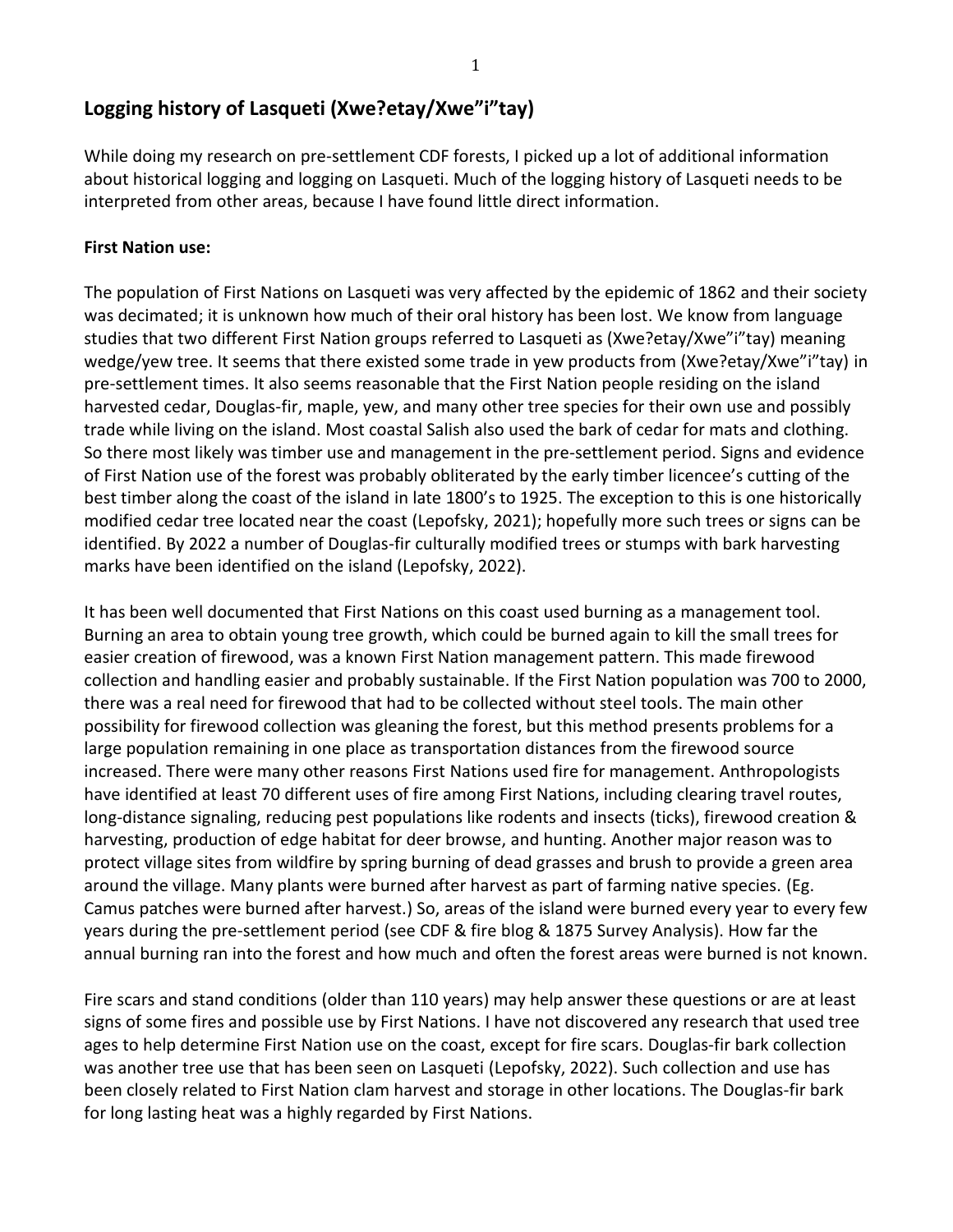## **Rat Portage Timber lease:**

This was the only recorded timber lease mentioned by Elda Mason. There were other logging operations pre-1916 on Lasqueti, but they were probably oxen or horse logging on skid trails. I did find information about another lease just south of Tucker Bay (found at:

[https://www.bclaws.gov.bc.ca/civix/document/id/oic/arc\\_oic/0313\\_1892\)](https://www.bclaws.gov.bc.ca/civix/document/id/oic/arc_oic/0313_1892) of about 940 acres covering Conn Bay to Long Bay. It was Order in Council 313/1892 and the lease was for 21 years, so would run till 1913. Anything more, like whether anyone actually operated/logged this Hamilton Lumber & Manufacturing (for Knight Bros.) lease is unknown so far. The 1960 Forest Cover Map does indicate there was early logging up from about (Conn Bay to Tucker Bay before @1925) south of Tucker Bay and a small area south of Long Bay that was regenerated after (@ 1910). There were many other small areas around the coast (mostly at bays) that the Forest Cover Map (@ 1968) indicates were logged pre-1915 to 1925, from regeneration age of trees. Mason also indicates that there was a Japanese logging camp in Windy Bay logging before her uncle's Copley camp started in Rouse Bay about 1916. How many of the mapped areas were early timber leases is unknown. It is likely the logging out of Windy Bay-Rouse Bay was another timber lease; as was also likely the Japanese logging at Mud Bay, pre-Weldon Bay logging, Powderflask Cove, Anderson Bay, and other areas of False Bay were timber leases (un-documented at this time). More research into early timber leases and pre-emptions might give us a better picture of all the leases and the locations.

These pre-1900's leases were for areas with the best timber that timber cruisers could find. From history, the logging started on this harvesting (the Boat Cove lease) in 1898 (probably by Hillis Logging Company) with an upright windlass, (capstan, cathead, gypsy head) attached to a steam donkey engine powered with an upright boiler. The only other Hillis Logging Company reference I found was about a lawsuit in Washington state, so Hillis may have been a USA company or moved to the USA after 1910, or this lawsuit was by another Hillis Logging Company.

In the 1882 "British Columbia Directory 1882-83" only Robert Stubbins, farmer was listed as a "Lasquitta" Island resident, but Mason has him on Jedidiah Island.

At[: https://www.qbfhs.ca/1903-voters-list/](https://www.qbfhs.ca/1903-voters-list/) from BC Archives in 31 Aug 2005 Donna Fraser transcribed the local voters list for 31 Aug 1903 to have nine listed residences from Lasqueti Island. Five were loggers and four farmers/ranchers. Elda Mason listed three of the four farmer/ranchers, (Hugh Harry Higgins, John Heath, and Thomas Richardson) in her book; Osmond Nelson, farmer was not listed in Mason's book, but listed on the votes list. William Hodson, James Murphy, John Douglas McNeil, George Strachan were listed on the 1903 votes list as loggers and Peter Newberg as an engineer.

So, after 1903 Hillis Logging was probably still using the upright capstan donkey and between 1903 to 1910 bought at least another long pull donkey (more about this below). After 1888, timber licences/leases were supposed to be limited to 1000 acres (Pearse, 1992), but I have not been able to find the issue date of the timber lease to Rat Portage or from whom Rat Portage might have purchased the lease. The 1968 Forest Cover Map has about 120 Ha (296 acres) that were logged pre-1910 in the Boat Cove area, but the total lease was probably larger. The map also shows about another 65 Ha (160 acres) logged (to the north) in the next 20-year period. Alternatively, it may have burned in 1910 and was slower to regenerate (poorer site). It would be interesting to follow/research these two areas more. There were two recorded slash fires associated with this timber lease/operation (1910 & 1919).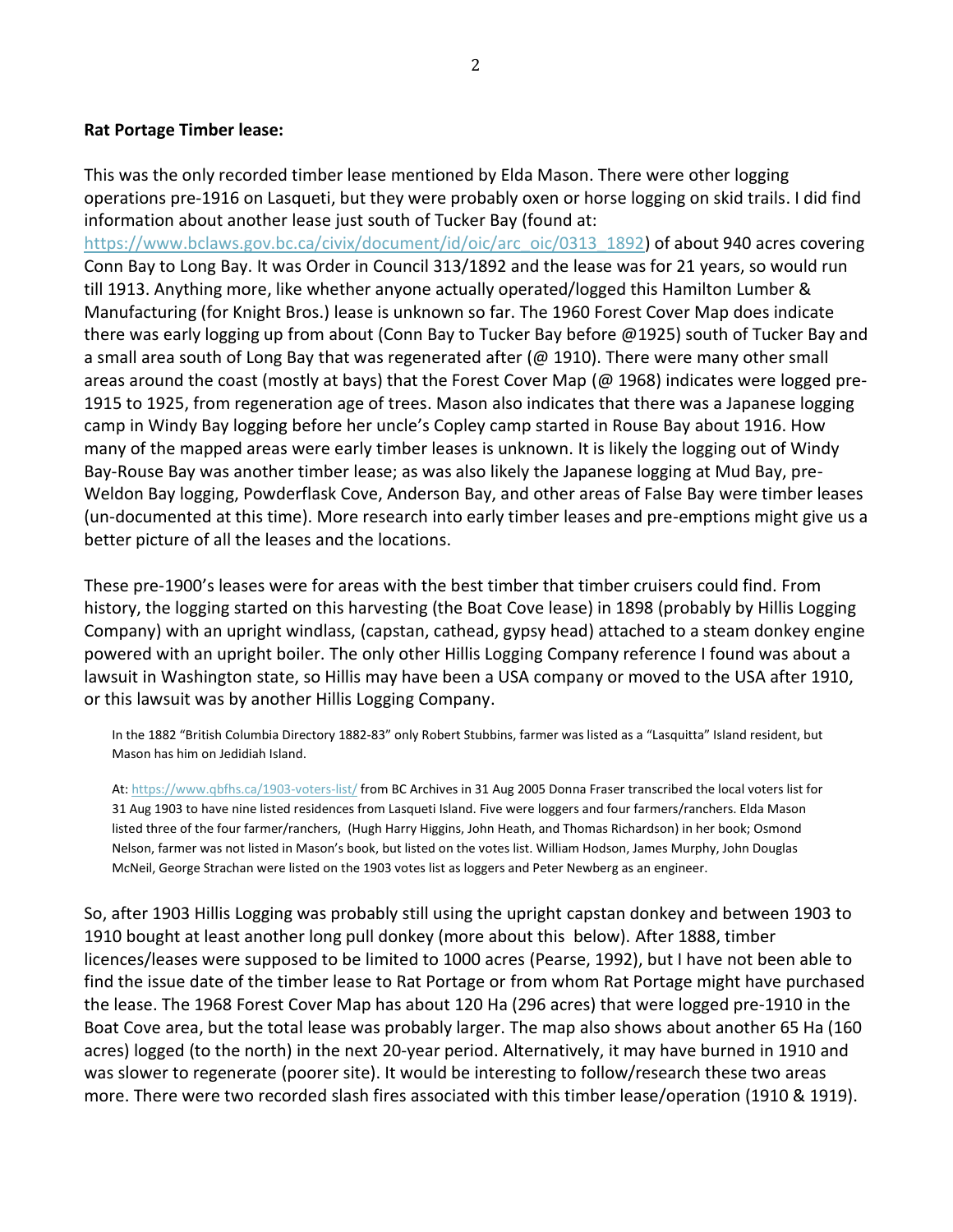The British Colonist for Aug 07, 1910 on page 21 reports a "serious brush fire raging on Lasqueti destroying much valuable timber". Buildings and logging equipment of the Hillis Logging Company was consumed by the fire. The fire has spread over a mile & is the biggest and fiercest seen on the island. (This was from a Naniamo report, of someone reporting from Lanzville to the British Colonist.)

The slash accumulation over the 13 years between 1898 and the fire in 1910 may have covered up to 290 acres, but it seems not all this area burned in 1910, since there was another fire in 1919 in the slash along Hemmis swamp (Mason). So, Hillis Logging probably was logging on the Rat Portage lease and the fire of 1910 destroyed enough equipment and remaining timber to make start-up uneconomical for either party or they brought in new equipment after the fire to clean up, or they had already gotten the best timber, or the time period for the lease was almost up, or any combination of these. Elda Mason reported another fire (1919) in the logging slash ("40 acre slash" p28) near Hemmis swamp (along main road), so this slash was either post 1910 logging or had been protected from the 1910 fire.

Another interesting thing was that though the Victoria paper reported 'timber destroyed', slash fires often slowed down as they entered the standing timber areas and allowed firefighters to get them under control. If the tree crowns are high above the forest floor, only brush and fallen branches can burn. As with most things biological, it depends, since slash fires often did burn standing trees, especially under dry and windy conditions. It was a dry summer in 1910, but the wind condition is unknown, so there seems to be little history of the fire in standing timber (timber" was often used to mean cut trees and partially logged trees at this time).

Hillis Logging Co. had been logging for twelve years by 1910, since the start up was 1898, so the area of slash was quite large for the 1910 fire. (Though Elda Mason [first book] has Rat Portage leaving in about 1911 [page 17] and Boldthen arriving in 1913 [page 10] to work for Rat Portage, but that is history and memory or an incorrect date not caught by editing.) After 1911, this logged area was bought up quickly, after it was brought on to the land market. It also seems many other coastal timber leases were also bought or preempted soon after they were logged.

## **Machinery used by Rat Potage/Hillis Logging**

The vertical capstan, spool, steam donkeys were developed about 1880's and reached BC by 1890 and were mostly used to pull logs to the skid roads; which had cross logs arranged about 8 to 10 feet apart to reduce friction. Previously, teams and blocks and tackle were needed to snake the big logs to the skid road. Before steam donkeys, oxen teams often pulled up to 6 logs chained together over skid roads, but I have found little information on Rat Portages practices with the early steam yarder. As reported by Mason, a horse was used to drag the line back uphill to the logs. It took several winds (6 or more) around the capstan for the yarder to grip and pull the cable with a load of logs. How this machine was operated on Lasqueti is unclear, but loggers innovated and made do to move logs. Though elsewhere these machines were used to move the logs to the skid road, oral history has this one being used to also bring the logs along the skid road also.

Either the machine was relocated many times or there were probably multiple lengths of rope/wire rope used or the tangle of cable off the capstan would have been horrendous. Oral history has the steam donkey located on a man-made rock island within the bay, but this type of capstan donkey skidder had about a 300-foot reach (and from my map reading this rock pile is farther than 300 feet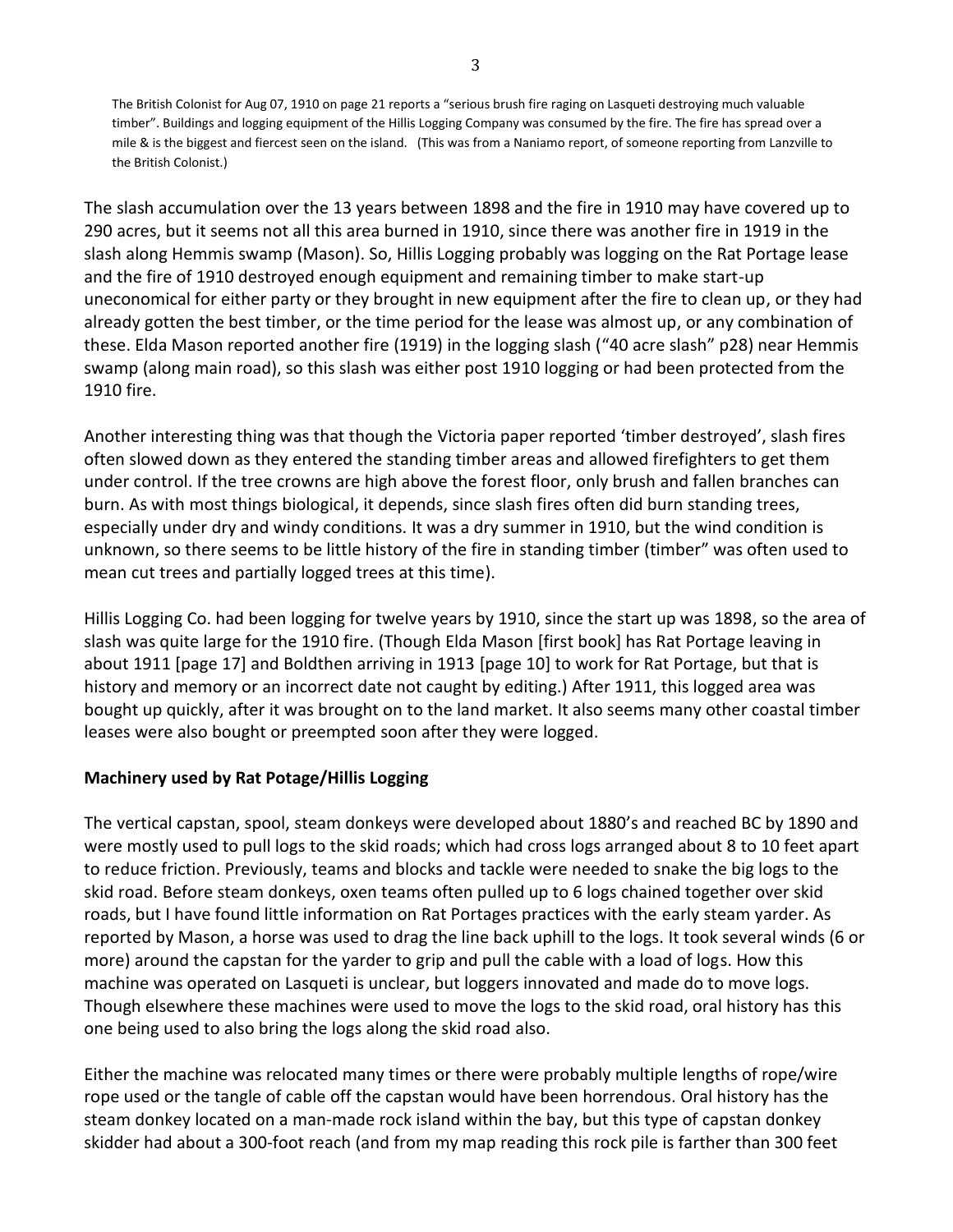from shore). So, if oral history is correct the man-made rock island would have been constructed for an additional newer steam donkey, than the first upright capstan machine. It is most likely that another steam donkey or two were purchased and used, as better machinery was developed during this 13 year period of logging (*probably after 1903 votes list as bigger machines required more people to operate*). I estimate that on average about 9.3 Ha (23 acres) were logged each year. Of course, this would have been less with one capstan steam donkey (early years [1898 to 1903?) and more after additional steam donkeys were added to the show, but that is how averaging works.

Illustrations of a vertical drum/spool/capstan donkey from BC Archives can be seen in (Logging: British Columbia's Logging History by Ed Gould) on page 54 & 55 of this type of donkey.

#### Another illustration is at: http://www.mendorailhistory.org/1\_logging/steam\_donkeys.htm

"John Dolbeer of Eureka, California changed logging forever in 1883 when he patented the first steam driven spool donkey. These simple, rugged machines were seen for decades in the woods, long after the arrival of more powerful and expensive steam yarders and skidders. The early spool donkey provided no system to return the rigging to the woods for the next log, necessitating a horse or manpower to do the job. The need to reach out further from the machine and solve the haul back problem led to the development of the "Improved" spool donkey about 1900.

On Dolbeer's first model, he wrapped a 150-foot, 4½ inch manila rope several times around a gypsy head (horizontally mounted spool) and attached the other end to a log. The steam donkey pulled the log toward the engine. The engine was moved in the woods by attaching the line to a tree and pulling itself along on its log skids.

Operating an early Dolbeer donkey required the services of three men, a boy and a horse. One man, the "choker-setter", attached the line to a log; an engineer or "donkey puncher", tended the steam engine; and a "spool tender" coiled the line after the spool. The boy, called a whistle punk, manned a communicating wire running from the choker setter's position out among the logs to a steam whistle on the donkey engine *(I'll bet whistle punks were latter on with newer steam donkeys that reached farther).* When the choker setter had secured the line running from the spool, the whistle punk tugged his whistle wire as a signal to the engineer that the log was ready to be hauled in. As soon as one log was in, or "yarded," it was detached from the line; then the horse hauled the line back from the donkey engine to the waiting choker setter and the next log.

In addition to the men operating the steam donkey a man was needed to chop wood for the boiler fire and, if the donkey was beyond the length of a hose from a stream, then a donkey or man with water bags was required to lug water from a water source to the machine." All early steam donkeys used a lot of water, as the steam was not collected for reuse.

#### *Dolbeer Steam Spool Donkey - Vancouver Island BC Forestry Discovery Center*

"This Dolbeer Steam Spool Donkey was built in San Francisco (1894) and is believed to be the first steam donkey used for logging in British Columbia. This Steam Spool Donkey was used around Chemainus, Vancouver Island, British Columbia by the Chemainus Lumber Company. It used a 5/8ths cable coiled in by a "spool-tender." The line was dragged back to the bush for more logs by a horse. The steam donkey was used to replace teams of Oxen that yarded and hauled logs prior to the application of steam in the bush. This particular machine is located at the BC Forest Discovery Centre in Duncan. It was nicknamed "Old Log Getter."

"This Spool Donkey design was used for nearly half a century, even as more advanced machines came into use. It was limited to a yarding distance of roughly 300 feet because there was no place to store cable other than carefully laying it on the ground, and the fact that there was no power to take the cable back to the woods for the next log. Despite its limitations, the simplicity of design and flexibility of the little machine to aid larger, more modern machines helped make the Dolbeer Spool Donkey a very popular logging machine."

Elsewhere I learned two points: Early spool steam donkeys were continued to be used to get logs to the skid roads, long after more complicated machines were developed. The spool/capstan steam donkeys were used in redwoods for a long time because of their power and control to move logs up to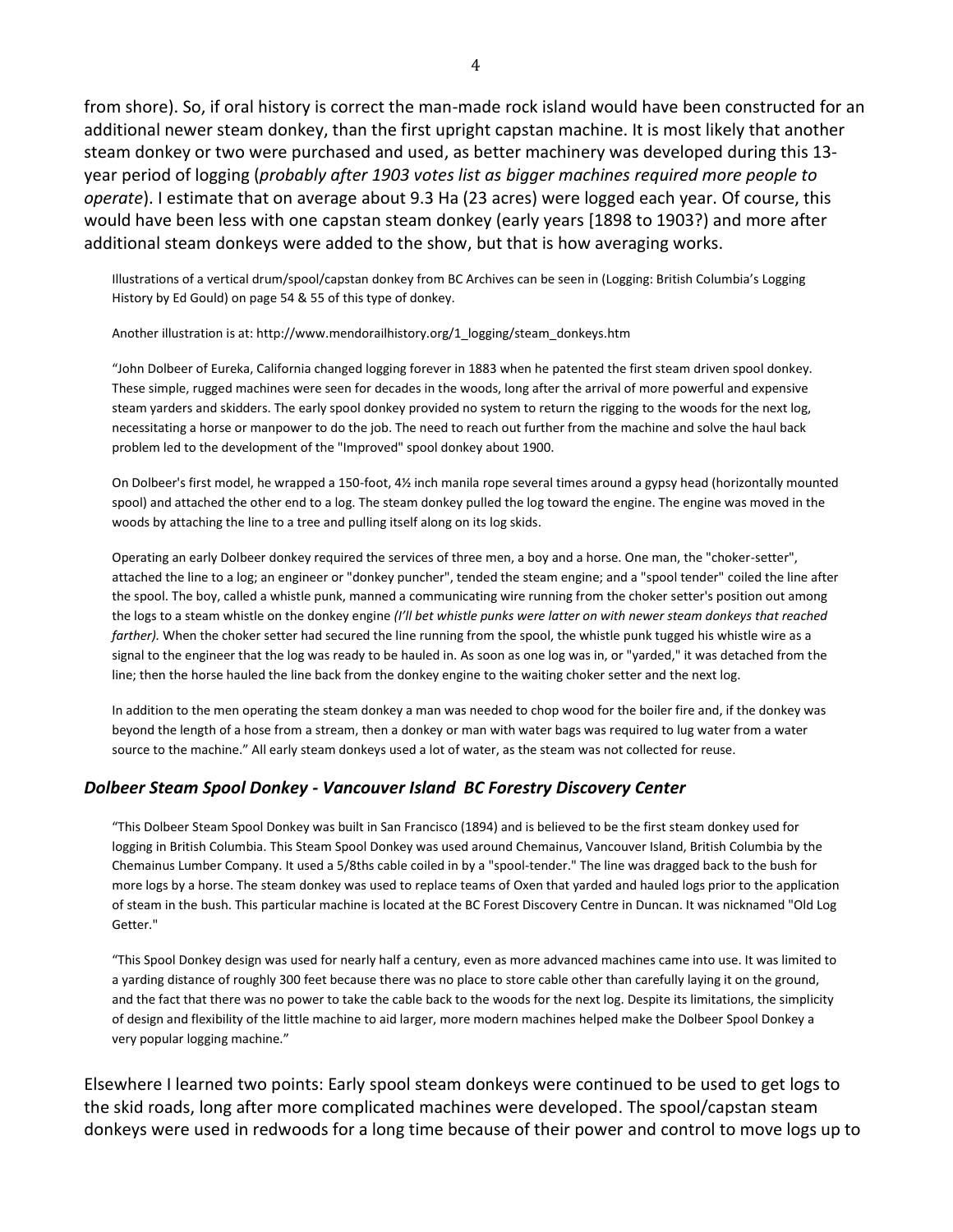a main line swing. So, the original capstan/spool donkey was probably used by Hillis Logging until the 1910 fire to bring logs to the more modern steam donkeys (early cold decking).

The skid trails of crosswise logs every 5 to 8 to 10 feet were engineered just like a rail line. They were laid out so there were no uphill pulls, because such would have slowed down the team's pulling a string of logs. Often the cross logs were carved to keep the logs centered. They were also angled on a curve so the log string would not take a short cut and jump across the curve to ride up on the inside of the curve. Crews could be from 4-13 working such a donkey (seem to have been 6 in 1903). **Logs had first to be barked on the skid side before they were skidded to reduce friction**, then moved on to the skid road, usually with block and tackle and teams. Then skidded down the trail.

On Lasqueti there were two other noteworthy factors that faced this logging show and it is unknown what happened and/or in what order or what years additional donkeys were added. As logging progressed, the skid road took a bend (about 90 degrees) to get to section 9. I wonder how the logs were snaked the over  $\frac{1}{2}$  mile to the corner and then around the corner? The other was the distance up the valley and to Ogden Lake was over a mile away. More powerful steam donkeys (with multiple drums) were developed in these 13 years and probably one or more steam donkeys were added to the original vertical drum donkey to overcome these difficulties.

A horizonal drum was the first improvement then double drums, then triple drums to even more drums. Also, what were called **Road** steam donkeys were built to pull logs long distances with extralarge horizonal drums for all the wire rope needed for a long pull. It probably took multiple swings to move the last logs from up in each valley to the west down to the water. Logging operations have always been trying to move logs with the least trouble; often multiple moves (swings) are done for each log. (Today the longest swing to water is usually by truck.) In early 1900's, **elsewhere**, it was recorded that up to four **road** donkeys were used to move logs along. The distance of transportation by oxen and horse along the skid roads was limited to maximum of 1 to 1.5 miles, but was usually shorter. This was extended by the use of multiple steam donkeys as these machines were improved. Vertical drum/capstan donkeys were originally limited to about 300 feet per pull, but steam improved so fast that by 1904 a Vancouver manufacturer advertised double drum **Road** steam donkeys, while a Seattle manufacturer advertised single, double, & triple drum steam donkeys with over 750 in operation out in the woods. Then by moving a donkey or using multiple donkeys, logs could be "swung" to the water. It was the distance of the multiple swings that governed logging distances at that time and equipment size limited how far different types of equipment (steam donkeys) could reach.

In conversation with Karl Darwin, my memory is that Karl remembered a photo of a different type of rigging being used by Hillier Logging Company. Thank you, Karl and here is a reasonable explanation from my interpretation of history backing your thoughts up. This photo was likely toward the end of logging so the updated steam donkey gear was in the photo, not the capstan donkey gear. Karl thought it showed a haulback line with haulback blocks up the valley and the main line in a chute. This makes sense as it took 11 or more years to log as much as they did. There were a lot of improvements to steam donkeys over these years including the development of double drum donkeys and what were called **Road (long haul)** donkeys used to pull logs down skid roads. They probably bought a double drum **road** steam donkey for the main swing and used the spool donkey to get the logs to the skid road. These double drum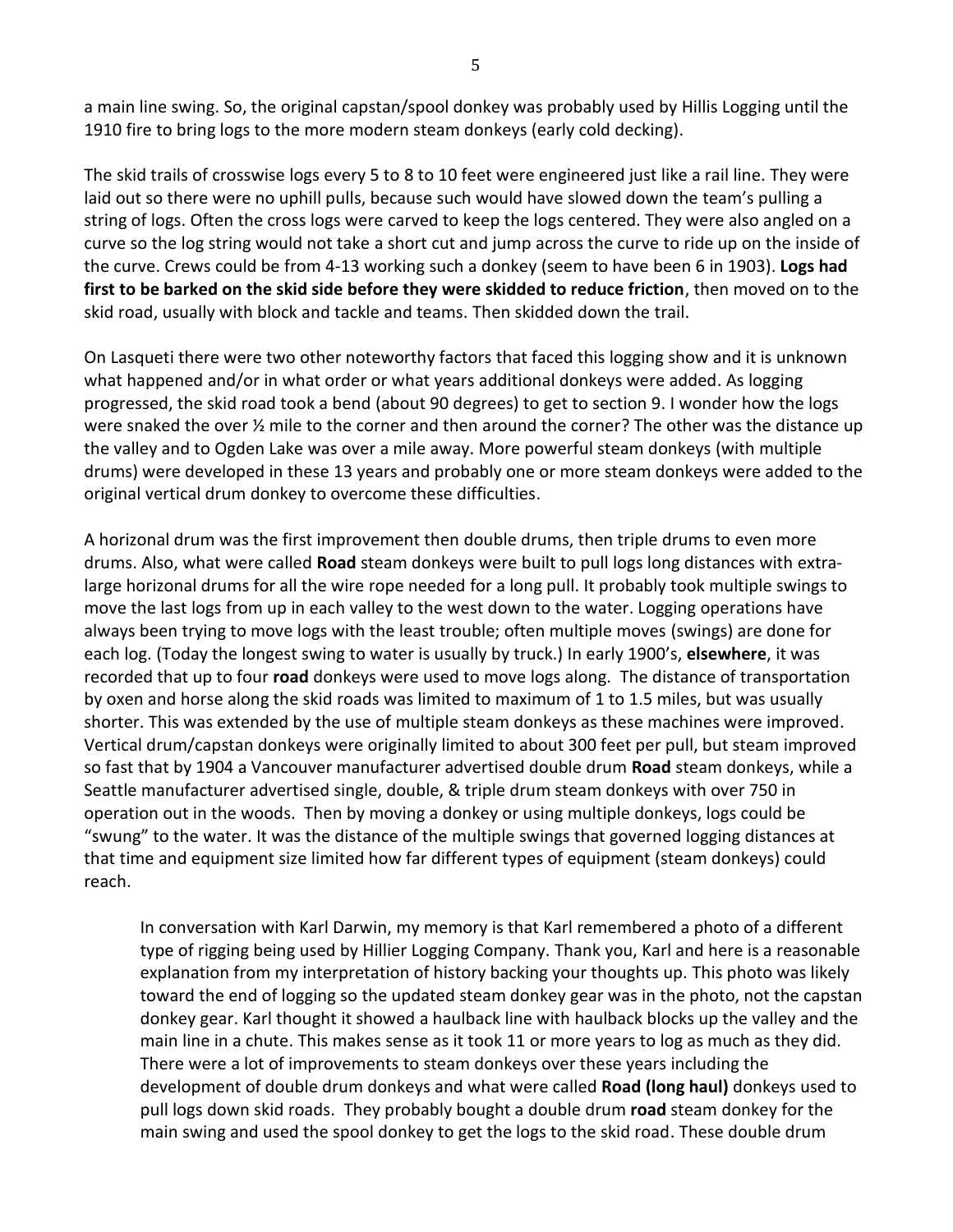donkeys allowed a hall back line to pull the main line back out to the woods, so the horse was not needed for this task. **Road** engines were used to pull logs down skid roads operating at distances of  $\frac{1}{2}$  mile to about 1+1/3 mile, so this is probably the type of machine used to reach into section 12 & 15 and was located on the rock island out in the bay. More than likely two or more machines were used to Road the logs down the skid roads from the SE % of section 11 and the SW section of section 8 down to the water because of the corner that needed to be turned. Another comment from Karl was that he remembered a chute/flume like structure in the picture (going up the NW valley). Chutes were quite commonly used at that time as another way to move logs and or shake bolts down hillsides. With a log pull that was not straight, loggers learned and tried out many things to make the job easier, so a chute to guide logs was a reasonable addition to a skid road, especially at a difficult spot. This part of our local history is from my assumptions from reading a lot of logging history and putting things together and backs up Karl's' interpretation of an old photo. I would love to see this photo if it still exists?

Horses were still being used on Lasqueti in 1915 -1917 at the Rouse Bay, Copley logging show. It is unknown how many other early loggers used teams of horses or oxen. Most of this early logging left trees under 18" diameter standing, as there was not a market for these smaller trees at that time.

## **General Logging history:**

Elsewhere, oxen were used till about 1910 in different areas such as Denman Island, but whether they were ever used on Lasqueti has not been found, though it seems likely for other early logging on timber leases. As time passed, horses took over from oxen, still being used to skid logs on short skid roads, so oxen, horses, and early steam donkeys were all used to pull logs on "cross log skid trails" to move logs to the coast. I have seen written that it was the intercontinental railroad that helped move the quantity of horses (needed for horse logging) and allowed the increase of the horse population on the west coast. I had thought it would have been the need for grain to feed the horses (supplied by the railroad) that allowed them to take over from oxen, not that there were not enough horses on the coast before the continental railroad. Horses also had to be replaced more often than oxen, so more horses were needed. On the coast and probably Lasqueti, all the feed for both oxen and horses had to be transported to the outlying camps via steamship and this transportation issue was a major expense to logging before steam donkeys took over. And just as steam donkeys took over from oxen and horses, in the 1930's gas engines started to take over from steam on donkeys, and later diesel engines became more powerful than gas engines and were used to yard logs. Gas donkeys were often used as the cold-decking machines as they did not require a steady supply of water and wood to power them. Steam tractors and early gas tractors were used, but only had limited usability in coastal logging. At about the same time cats (tracked tractors) and trucks were starting to be used (1930's) on Lasqueti. Articulated rubber tire skidders were the next development (1955+).

### Stock movement history from inland BC & Prairies:

Of course, cattle have been imported by boat since Hudson Bay Company time, and are still today shipped by boat. Hudson Bay Company imported cattle and horses by ship to (also Fort Victoria & Fort Langley), Fort Kamloops & Fort Alexandria in 1846 from Fort Vancouver on the Columbia River. A ship delivered the horses & cattle to top of Harrison Lake then they were trailed to Kamloops & some on to Alexandria over the Lillooet trail, so it was known transportation route. In 1877 the Lillooet cattle trail was explored for construction along an old First Nation trail, to provide meat (interior beef) for the population of coastal BC. I do not think it was ever improved too much as there was little cattle forage along the trail, so it was not widely used for bringing cattle from the interior to the coast.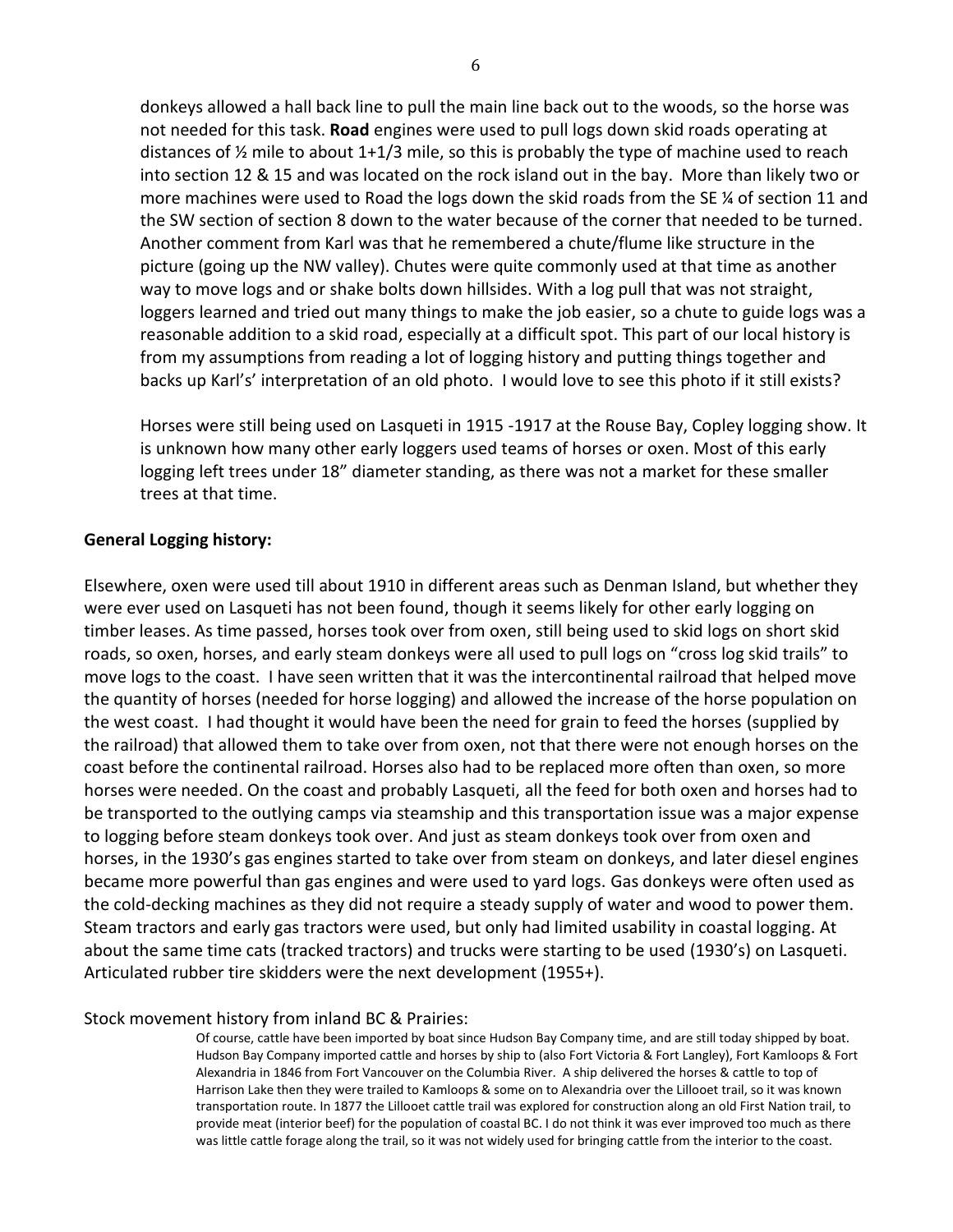Between 1858 to 1861 the main route to the Fraser river gold rush was the Douglas Road/Harrison route, (that followed part of the Lillooet cattle trail) that went from the head of Harrison Lake to Lillooet. It also seems 'interior of Oregon' cattle drives to the gold fields started two months after the first miners crossed the border along Okanagan trail in 1885, but these drives were all over land.

One year into the Fraser River gold rush (1859) the Fraser canyon trail was improved somewhat, with a contract for improvements to a mule trail condition being let in 1860. 1864 was the completion of a wagon trail up the Fraser River canyon. Interior ranches started in 1858, so it was the years from 1870 (after the gold ran out) to 1885 where easier routes for cattle to the coast were explored, but cattle were trailed to Yale and Hope for shipping to the Vancouver & Victoria markets. Then in 1885 the CP Railroad was finished and probably started transporting both cattle and horses to the coast.

As late as 1890 steamer (boat) travel was used between town & cities around the Gulf of Georgia and Puget Sound. In the USA Puget Sound cities and Vancouver were connected up by the Fairhaven and Southern Railroad in 1991 (mostly for coal shipping), whether there were inter-city railroads built before this unknow but it is unlikely as steamer boat travel was so well developed before this and the intercity terrain was rough and mountainous.

#### **Johnny Osland and local oral history:**

John Osland told me the history of logging around his area as he remembered it (Boat Cove and the center of the island). Rat Portage used the steam donkeys and cross-log skid roads to pull logs to the beach. Then when Cat tractors came along, at first tracked Cats dragged logs by draw bar to the beach, often using the same existing skid roads for the last part of the haul to the beach. Then Cats with arches were developed and could more economically drag logs even farther to the beach, because the arches reduced friction of a drag, so the swing got longer. The arched Cats did not even need cross-log skid trails, they made their own dirt trails. John said one of the first rubber-tired skidders on the coast was used on Lasqueti in the boat cove area or central part of the island. This skidder could reach even farther out/up from the beach because it was faster than a cat. He said this was a diesel electric skidder with an electric motor at each wheel. What is not known is whether this skidder had a built-in arch or pulled a track arch like a cat tractor. So until trucks became common, logging was always pulling logs from the woods to the beach.

The last major swing improvement was when trucks were introduced and started to be used. Trucks could now haul logs from anywhere on the island that a road could be developed to by a Cat dozer. On Lasqueti, loggers often improved the local roads so they could use trucks for transportation (Mason).

> Evolution of LeTourneau equipment: Which of these diesel electric skidders was used on Lasqueti is unknown? The 1<sup>st</sup> diesel electric skidder was probably a LeTourneau which produced a 'Tourna skidder' (probably had each wheel turn, it also came with a built-in arch). Then the next model was a LeTournarch which was articulated (research has articulation developed about 1955). It seems the last model was an LeTourneau Electric Logger, but there is not much information available. A BC Archives photo p58 Gould shows a wheeled dozer with tracked arch about 1947-48, which looks like a Le Tourneau wheeled dozer. All of the LeTourneau machines were huge. About 1955 was when mechanical drive articulated wheeled skidders started to be built, Wagger was an early builder modifying front end loaders as skidders. Athey, Pettibone, Franklin, Can-Car, International, Cat, Clark, Timberjack, John Deere, and Garret were all early manufactures of skidders. (unknown source)

> Ken Drusha "Tracks in the Forest" 1997 says Bob Tourneau began selling four wheel drive skidder (1951 Tournaskidder), which could pull large turns for over distances of over three kilometers at high speed. Two years later (1953) introduced Tournarch a two wheel skidder with arch and had articulated turning. One year later it evolved into Electric-logger with electric motors that powered, braked, and steered; which was powered with a Buda 235 hp diesel powering the generator. Only 9 were sold in Canada but from John's description the machine used on Lasqueti was probably the Electric-logger. p93 & on p103 has a picture of Tournarch.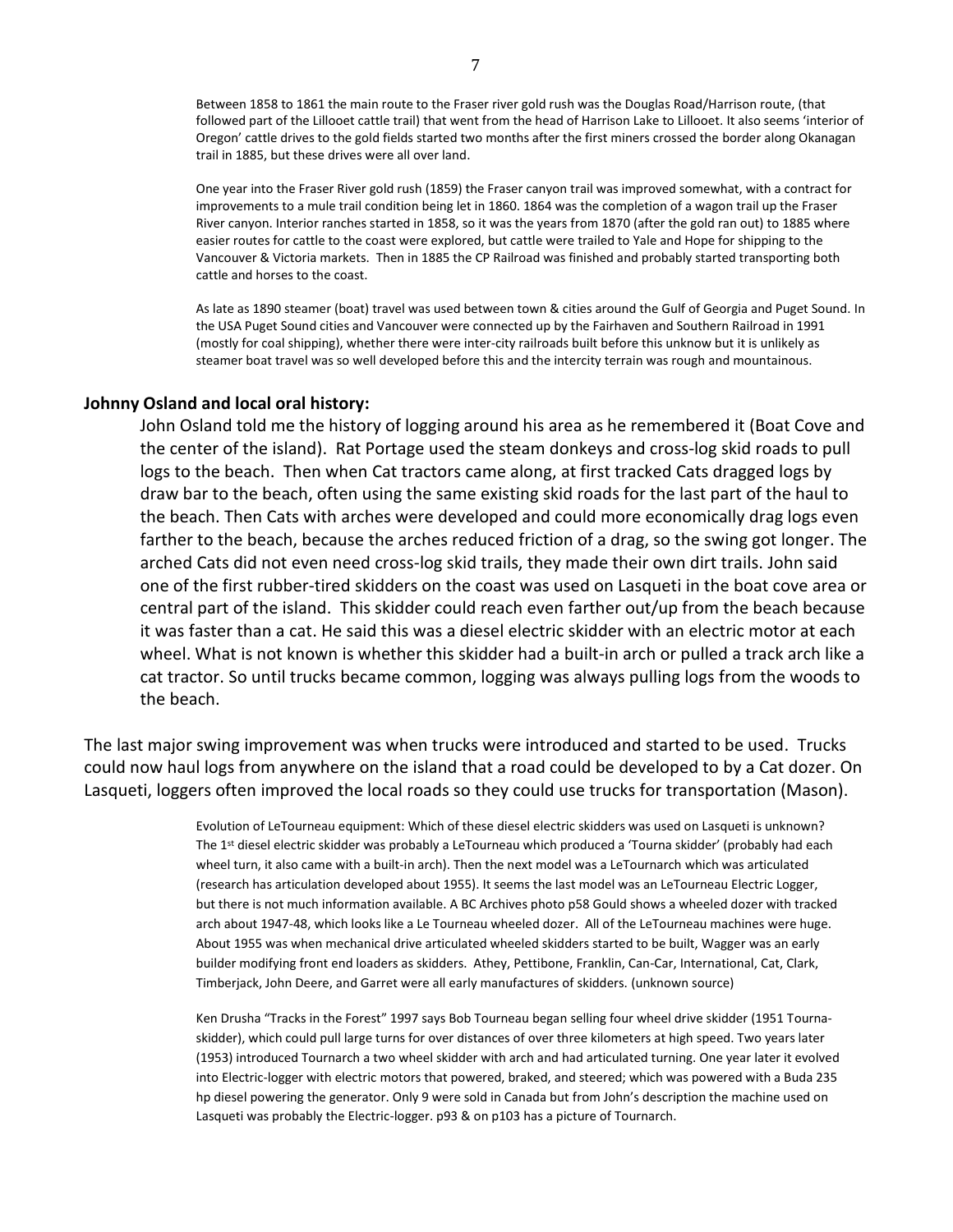Mason's history is a bit different with the first tracked Cat being brought to the island in March of 1930 and it delivered a whole tree right up to the cookhouse. Then it was next used to make a road up from Lennies lagoon to the timber (where was this?). Mason recalled that the Cat pulled a trailing bar on tracks a "bummer" (historically a bummer was contraption to lift one end of the log to reduce drag) to transport the log. I could not find much about bummers, research showed two different images similar to the Mason photo. One is a set of wheels that lifted a log onto the wheels for ease of movement and reduce drag (see inset below). The second had a rail between tracks that had logs resting on it 'the bummer', this bummer had an arch affair to get the logs onto the "bummer", which is different than Mason's photo where no arch is visible. In Mason's first book, one can see a tracked implement (bummer?) in front, but she does not tell how the logs were loaded onto the rail supporting the logs (*loading was probably by a steam donkey*). Mason's photo (p112) shows three logs being moved, so it seems a donkey may have been used to load these logs. On the front is what looks more like a beam or rail over unpowered tracks, which appears to be the bummer. Mason said this bummer was probably a forerunner of cat arches. The name "bummer" seems to have been used to mean different types of equipment, all to help move logs. Today a clam bunk machine is a bit similar to such a bummer, holding the logs in a clap and allowing the back end of the logs to drag on the ground.

The best photo and explanation of a wheel bummer I found is in USDA Tech. Bulletin #700, 1939, Costs of Tractor Logging in Southern Pine by Robert E. Worthington with a photo in Plate #1 third photo down with the team hooking up to the vertical bar of the bummer just before the log was raised by the pull and hauled away. The wheeled bummer would have been for smaller logs than what were on the west coast. On page 6 is the explanation: The team skidding (this was pre-bunching by a tractor with arch) employed a bummer equipped with low, solid wheels as a support for one log. The team was driven to the log an unhooked from the whiffletree and bar raised to vertical position besides the log. The two dog hooks were set in the log and the pull of the team righted the bummer and swung the log into its position on the bunk, where it was firmly held by the two hooks. Skidding distances did not exceed 400 feet. Any greater distance was usually by 4 or 8 wheeled wagons. This wheeled bummer would not have stood up to western log sizes. This paper also evaluated 6 and 10 ton arches, while on the west coast 10-20 ton log arches were used, ie. such as by Comox logging to move the big logs.

Another interesting photo about moving logs on wheels or a wagon is: One in Gould (p50) of a wagon or wheels chained to the largest log from Maple Bay area (probably near Duncan) and of the Garnett family & workers in early 1900's.

Both John Osland and Peter Forbs said the area on the north side of False Bay was logged 8+ times. John commented that in his area "It seemed as soon as one logger finished another logger came to enquire about logging farther out from the previous logging. With trees removed it seemed the next guy thought he could log farther into the hills or property and still make a living," said Johnny. That may have been as a result of both better machinery and/or technology development and/or the start of truck logging and/or differing logger perceptions as time passed. It soon became apparent that roads could be built almost everywhere and the trucks could haul logs from anywhere on the island. So, logging on Lasqueti made use of what they could (ie Mason p87, where Ralph Lewis hauled his house logs to the water on a trailer behind his truck for milling in Pender Harbor; Mason p65, Co-op Logging used a steam donkey they could still obtain in 1933).

### **Another pattern from logging:**

After I finished a number of drafts, I realized there was another pattern to logging on the island I had just accepted as normal. Even in areas originally logged with no roads, that were logged before 1930, as steam donkey shows, these areas then had roads constructed through them to support (truck swing logging) out beyond the original donkeys or horse logging to reach into the hills and poorer trees. For most of the island it took trees to be of very low quality, very rough rock bound, or too small to be left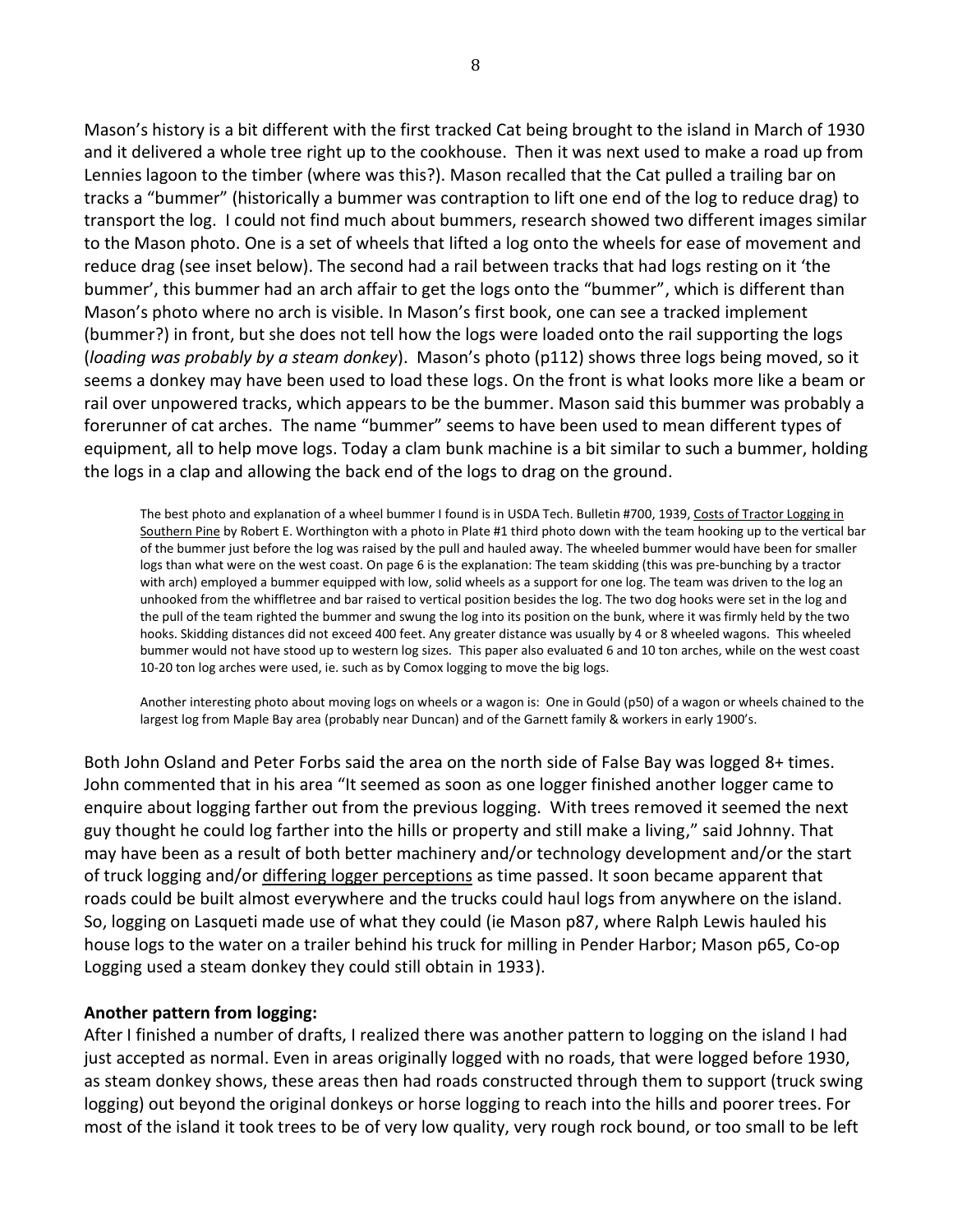during the 1950's and early 1960's logging era. Cat logging and rubber tire skidders could reach almost everywhere and did. Often as this logging reached more into the rocks the logging became more selective and many times the poorest trees were left. When I was younger, I had walked these trails and knew about these roads/trails built through early logging, but had not thought of it as a pattern of changing technology. So, logging progressed through (oxen), horse, steam donkey via engineered cross log skid trails; to multiple steam donkey swings; to a combination of cat with arch and donkey to water; to cat and donkey to load trucks via roads; to wheeled skidder to log-loader or self-loading trucks; to excavator & wheeled skidder & self-loading trucks. There were also other combinations where a logger used multiple methods to swing logs from the stump to water. Elsewhere on the coast trains had become common (1910-1935), but Lasqueti was not large enough to warrant such an expense as building tracks for a railroad.

There may have been a skyline logging out of Windy Bay (west side of Tucker Bay) that took place. One can still see the large diameter (close to 3 inches) cable on the ground along the trail from sandy cove to Lennie Road (pre-1990). This was probably a steam donkey operation and probably was another **Road** steam donkey machine and may have been a standing skyline that was raised at the beginning of logging and did not come down till the end. Such lines were used to swing the logs collected by other donkeys to the water.

## **Mason has most of the logging till 1920 being by horse and small operations. Her pre-1920 logging in another areas of her book has these operations:**

Kurtzhal's logging at south end Windy Bay & also Copley's were logging into Rouse Bay about this time from forest cover map (FCM), but they came after a Japanese logging show (Mason).

Mason's logging on west side of Boat cove, again not really shown on the 1968 FCM but there are gaps in the map here – there is indicated a stand with the correctly aged regeneration (not the disturbance though), about a quarter mile inland. Whether logging or disturbance started at the shore is unknown as the whole area was logged in the 1950's, so this early logging could have been relogged and the earlier evidence was hidden by the 1950's logging.

Art Brouse logging at Powder Flask Cove mostly section 4 with reaching up to section 5.

Douglas logging at Tucker Bay (Wesche timber) but the area nearer Tucker Bay seemed to be already logged, and some Wesche timber was logged latter probably 1920-1940. (This area near Tucker Bay may also be the area of Hamilton Lumber & Manufacturing (for Knight Bros.) timber lease of 1892 or Douglas was logging just inland of what was logged earlier in this area.)

## **Additional area logged pre-1920 from the 1968 Forest Cover Map were:**

Small area inland from Norrish Bay (sec. 3).

First logging near Anderson Bay.

Three areas off Tucker Bay (Conn bay, Tucker bay, Long Bay [Curran], Present Sue & Peters cove).

Weldon shore area small part of section 26 and most of section 25.

Small area of section 32.

3-4 areas off False Bay close to shore.

An areas between Spring bay and Maple bay.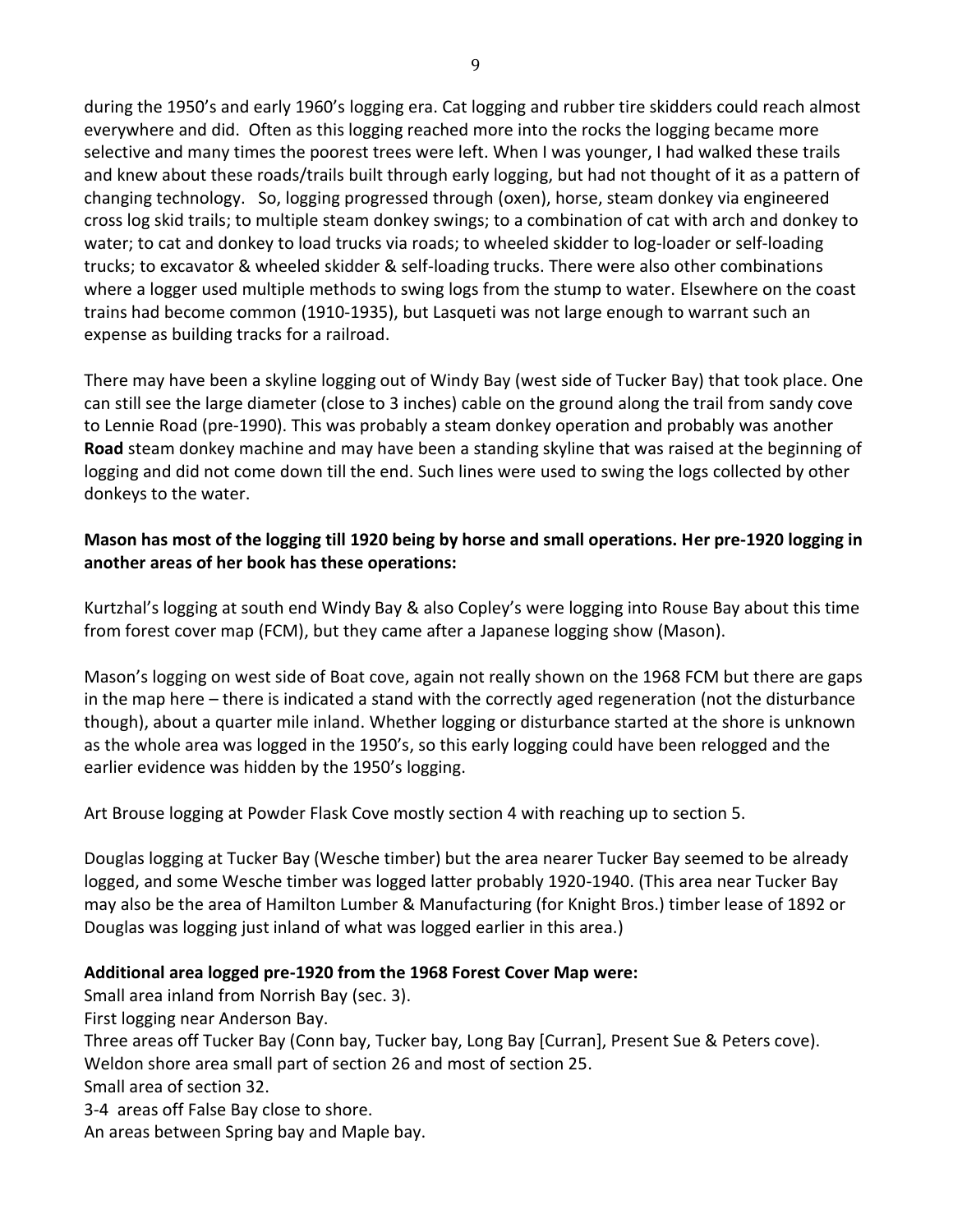*Possibly section 21 Possibly Scotty Bay/Maple Bay*

## **Post 1920**

Mason also has at least 4 camps logging pre-1930 with one continuing after 1930: Clark & Klein sec 20 Japanese who left in 1928. I assume logged in False Bay then in Scotty Bay from her writing. Pole camp near section 9 named Kilbey & Crouch. (This would have been younger trees probably 75- 150 years old to make poles.) Hearlson camp (Mason's writing makes this one sound as large camp). Clark & Klein as mentioned above. Now logging near section 21 SW ¼ and maybe started closer to the beach. This was only ½ mile to beach unless logging also went into SE quarter of the section (ended about 1931)

Roy Seney first truck logger in 1936

**So, after 1930**, a combination of donkeys (mostly gas now) and cats were used for logging on Lasqueti. Donkeys were also probably limited in size on Lasqueti because there were not the trains to move the biggest donkeys that were developed from about 1910 onward. Trucks were starting to appear on Lasqueti, the first government gravel road truck came in 1935. There is one account of a truck moving firewood to a barge during the depression, probably 1934. Then Mason has the first logging to use trucks to haul the logs to the water starting in 1936. (This was a late start-up by trucks according to historical records from other areas of BC.) This truck logging started the logging boom on Lasqueti and recovery from the worst part of the depression. The donkeys, cats and now trucks allowed logging almost everywhere. (A bonus was the road improvements that loggers often had to make, so they could haul over the road.) Donkeys were used to load the trucks as well as pull logs.

## **Post 1947-late 1960's**

Logging continued into the interior of the island that had not been logged so far, especially up into the hills and rocks, so this type of area was ripe for logging during this period. Mason has 14 logging operations working at one time during this period. Mason has the LMR outfit cold decking and swinging to the water with a gas yarder near Anderson Bay in 1946-1949. (This is probably the 220-P areas around Anderson Bay (1968 forest cover map). I wonder how long the swing into water was from the cold decks or if there were multiple swings used.) (If this mapped 220-P was the area logged, about 20 Ha (@50 Ac) would have been logged per year with using the single machine for both logging and swinging to the chuck.)

This post war logging era/boom lasted till about late 1960's, after 1964 the logging really slowed down with Lasqueti Fish doing a little on the island (Mason) and Texada till about 1976, with a small allowed annual cut (AAC) with a volume timber licence. Last area they logged was the SE ¼ section 9 in 1972, according to the forest cover map (all areas after 1968 were updates in different print type). I believe it was in the 1970's that the south slopes of Mount Trematon were also logged on private land. The 1970's probably ended the "so called" old-growth logging on Lasqueti.

There are patches that have never been logged of different age class's on the 1960 forest cover map and that I have seen around the island, but have not confirmed to age. The local conditions of single trees to patches of older trees is similar to other areas of north America that have been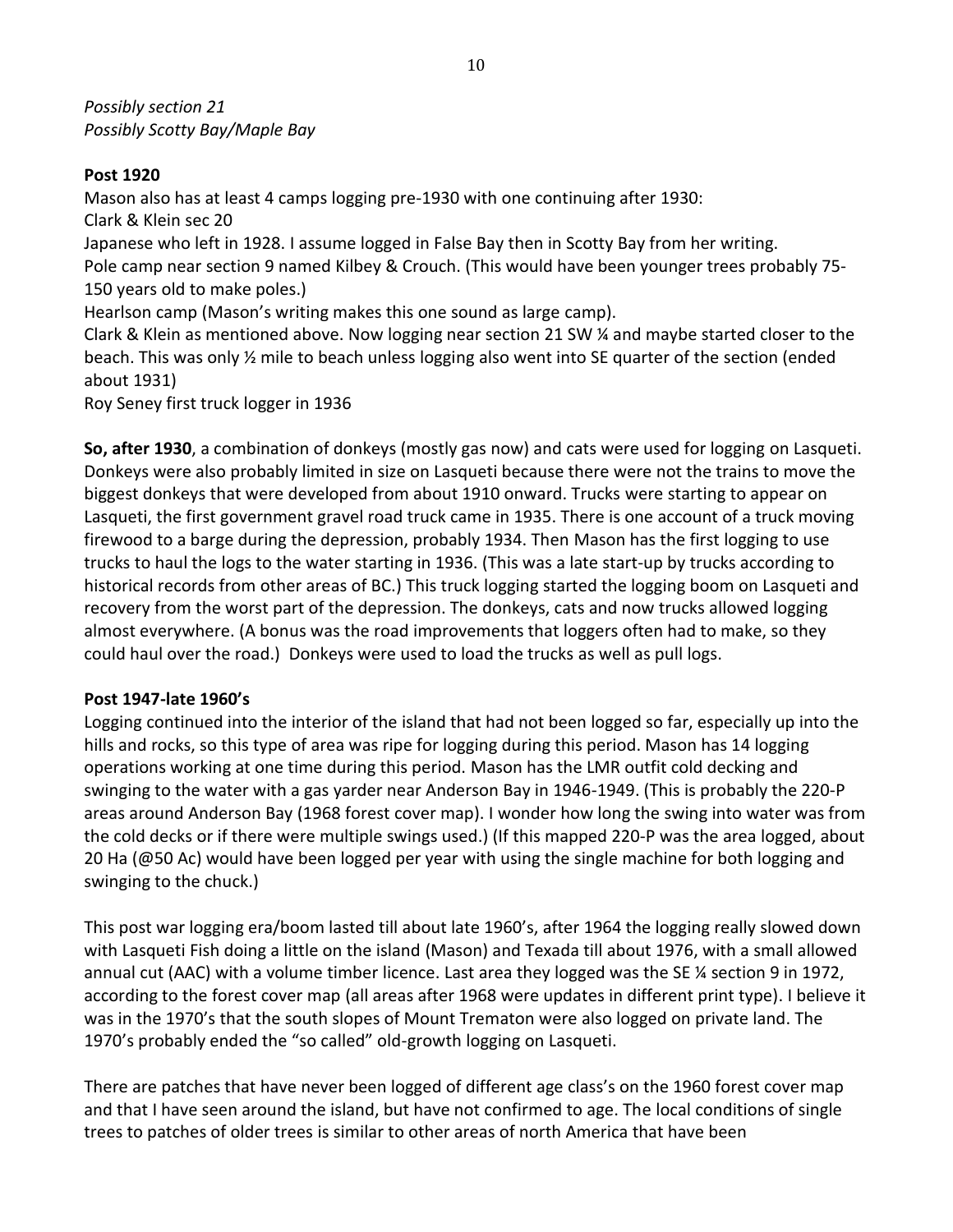disturbed/logged since settlement, where patches were left usually because of poor quality or to access them was too costly or impractical to access at the time.

A new look/consideration of the 1968 Forest Cover Map (FCM) has revealed additional information about this era. (After looking at the 1875 legal survey information and analysis of the pre-1875 fire.)

After logging between 1947 to 1969: Much of the area regenerated quite well (*estimate 25%*). A smaller part was not-signifyingly-restocked (NSR) (*estimate 15%*). While estimated (*60+%*) was considered stocked with 41 to 80 year old trees directly after logging plus this area included successful regeneration within clear-cut areas. Of course, this was to 1968 inventory accuracy. So, a majority of the 1950-1970 logging was partial logging or contained trees that had regenerated at least pre-1907 within the stands logged (We need to find out better regeneration time period for these stands. I am sure there will be a large range of regeneration ages within these areas.)

**Since about 1976** there has been some logging of the *second growth* (the trees were probably mostly younger original growth but regenerated in the 1800's), mostly to clear land for agriculture and home sites. The SE ¼ section 2 was logged and then developed into 10 acre lots. From the mid 1970's to about 2002 some regenerated "second growth" logging has been done and logs left the island. South end of the island, after being bought by Peter Pearse (W % sec 3, NE % sec 4, NE & SW & SE % of sec 5, and maybe more) was logged and then sold off; SE ¼ section 2, SE ¼ section 14, NE ¼ section 22, SE ¼ section 12, SW ¼ section 5 (multiple times), patches by the Miller's, Darwin's, Johnson's, Millicheap's, Olesko/Defiori, and myself. Some these were thinning's and some more clear-cut. I only know of four of these areas being replanted, as many were sold for development afterwards. A study of the natural regeneration over these areas would be interesting. A large majority of the logging after mid 1980's has been for developing roads & home sites and the logs used locally or burnt. It seems, that the last use of the False Bay log dump was about 2002 and I have not heard of logs leaving the island since then (written in 2021). In 20I2 I was told the log dump was not going to be used for that purpose any more. I apologize for leaving anything out, I am sure this is not complete record of recent history of logging.

So, history is more than what happened but also why things happened. Farming/ranching was the first reason for the early settlers. Mason seemed to leave out most of the early logging of timber leases, yet these camps probably provided the first local market for produce and meat that enabled the farmer's to have a local market. Mining was reported as the first industry, but never seemed to employ many people, and closed in 1922. The shoreline logging leases seemed to lead to settlement of these semicleared areas in the early 1900's on Lasqueti. Fishing around the island and the fish buying scows provide some seasonal employment and a small market for farmers. The construction of the fish canning plant (1915-1925 [fire burnt the cannery]) helped employment and provided a local market for farm products. In 1926 the population was at a low of 111 islanders and 20 to 30 fisher families who lived on boats (Mason). In 1923 the union steamship stopped calling at Tucker Bay, so there was no outside market for farm production any more. In 1927 Union steamships started calling at False Bay till 1958, so there was a possible off-island market for farm production. Fishing continued to be an employer.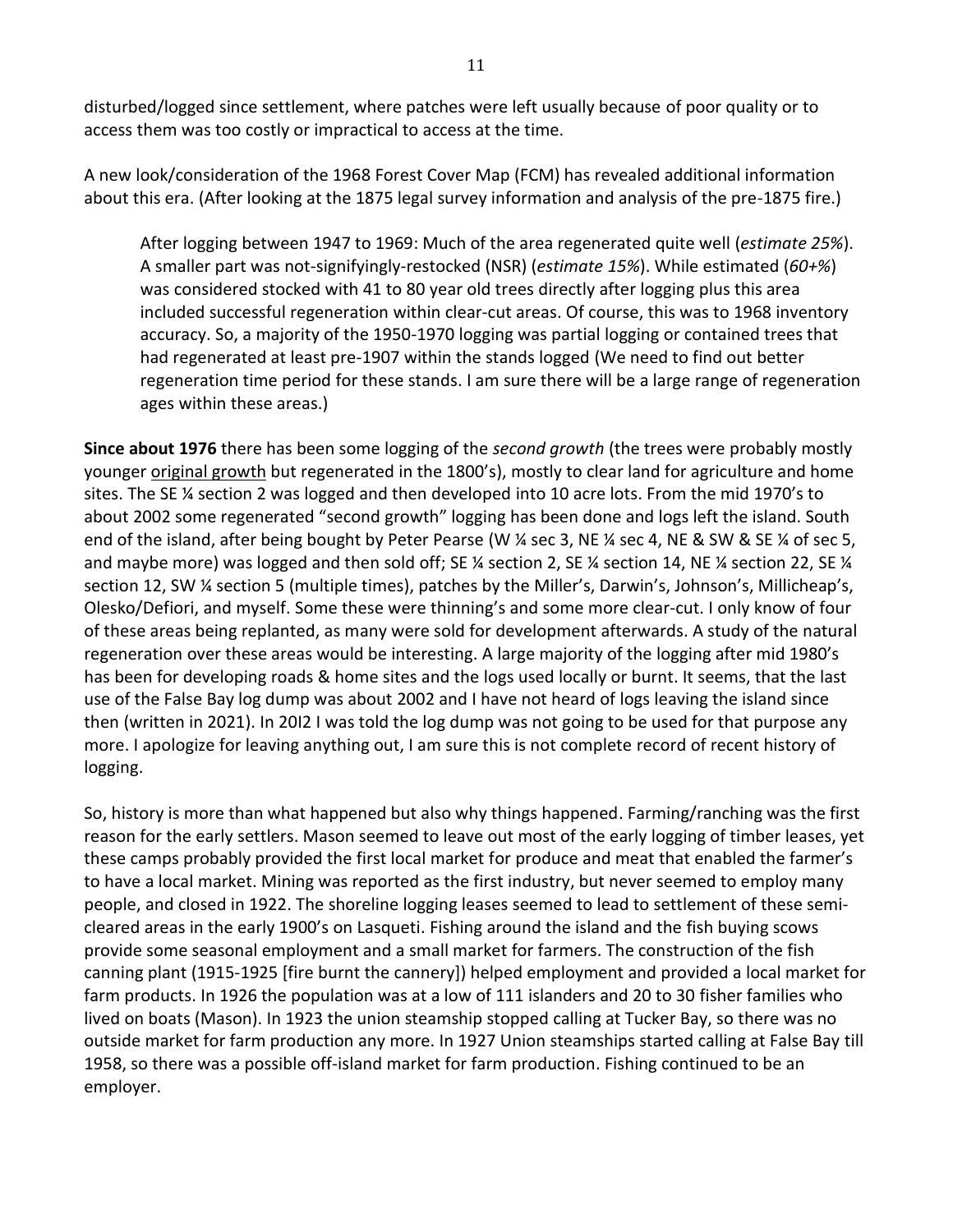Then the depression in the 1930's helped maintain the island population. Throughout the depression there was little money, people moved off island, and others moved on to the island. It was during the depression that logging reverted back to steam donkeys, because elsewhere steam donkeys were being converted to gas engines. The first cat logging had already started, so machine development increased the reach inland for logging. Later in the depression (1936) trucks started to haul logs as it was possible to build road to most of the island. This log hauling by trucks also caused loggers to improved the public roads (Mason). Though the main logging boom did not start till after WW II. By 1965 the tree supply had almost run out and the island population decreased till about 1970 to about 60, after the Siderius commune left. (1967-1969 there was a commune on the island led by Ted Siderius and George Orton that grew to over 80 people [Mason].) Then in 1970 groups of 'back to the landers' started moving to the Island and the population jumped from 60 (after the commune left) to about 120 in two years. The school District became a major employer as the school filled up. Fishing continued to employ islanders, with Lasqueti Fish Company started in 1950's and other independent boat owners hiring islanders. The island population had to increase before farming sales on island could surpass off island sales (again depended on crop).

In 1986 the Federal Government started a forestry extension program which ended in 1996. The extension program (FRDA I & II) had the most participation here on Lasqueti, of any community in BC. Most participants mainly used the program to develop management plans. Since some of the professional foresters contracted to make these private land management plans had little experience with small landowner's goals, the plans sometimes did not meet landowner expectations. While at the same time some management plans completely met landowner goals. I was employed to reviewed some of these management plans as a forester-in-training, so had personal knowledge. Many or most of the participants later also joined the Managed Forest program, agreeing to reforest and meet five critical environment values for a supposed tax reduction. Originally these Managed Forest classified private lands were part of the Forest Land Reserve 1996-2004, but this designation was discontinued in 2004, thought the Managed Forest Classification continues. Most of the present large landholdings on Lasqueti are BC Assessment classified as Managed Forest classification today, even though some of these original large properties have been subdivided out or partially out of the Managed Forest classification (more research needed). What are today's goals for other large landowners is unknown, I know my goals have changed over the 45 years I have owned forest land, some of which was Managed Forest. I have been told another large holding is to be subdivided. Logging and/or subdivision (legal or by multiple ownership) or both seems to be the fate of most of the large sized parcels on the island, as ownership changes over time.

**Summary of logging on the Unceded lands/Crown Lands:** Timber limits/leases started in the late 1800's and the only one I have found/documented was a lease for the years 1892-1913, at the Conn, Tucker, & Long Bay area. These early timber leases probably ran their operational time period out before 1925 and then were bought or pre-empted. I have not been able to research, how the remaining crown lands were logged in the 1950-1960's or under what types of agreements. Under what types of licence the crown lands were logged in the era 1940-1969 is unknown. By 1970, Tom Millicheap and Pete Forbs had a small volume-based timber licence for the Lasqueti/Texada area which they sold; I believe they sold it in late 1970's, partially because the local community asked them to. This helped the community to pause logging on the crown land for over 40 years. Now the Nanoose Band or Snaw-Naw-As First Nation has a "First Nation Woodland Licence that includes most of two